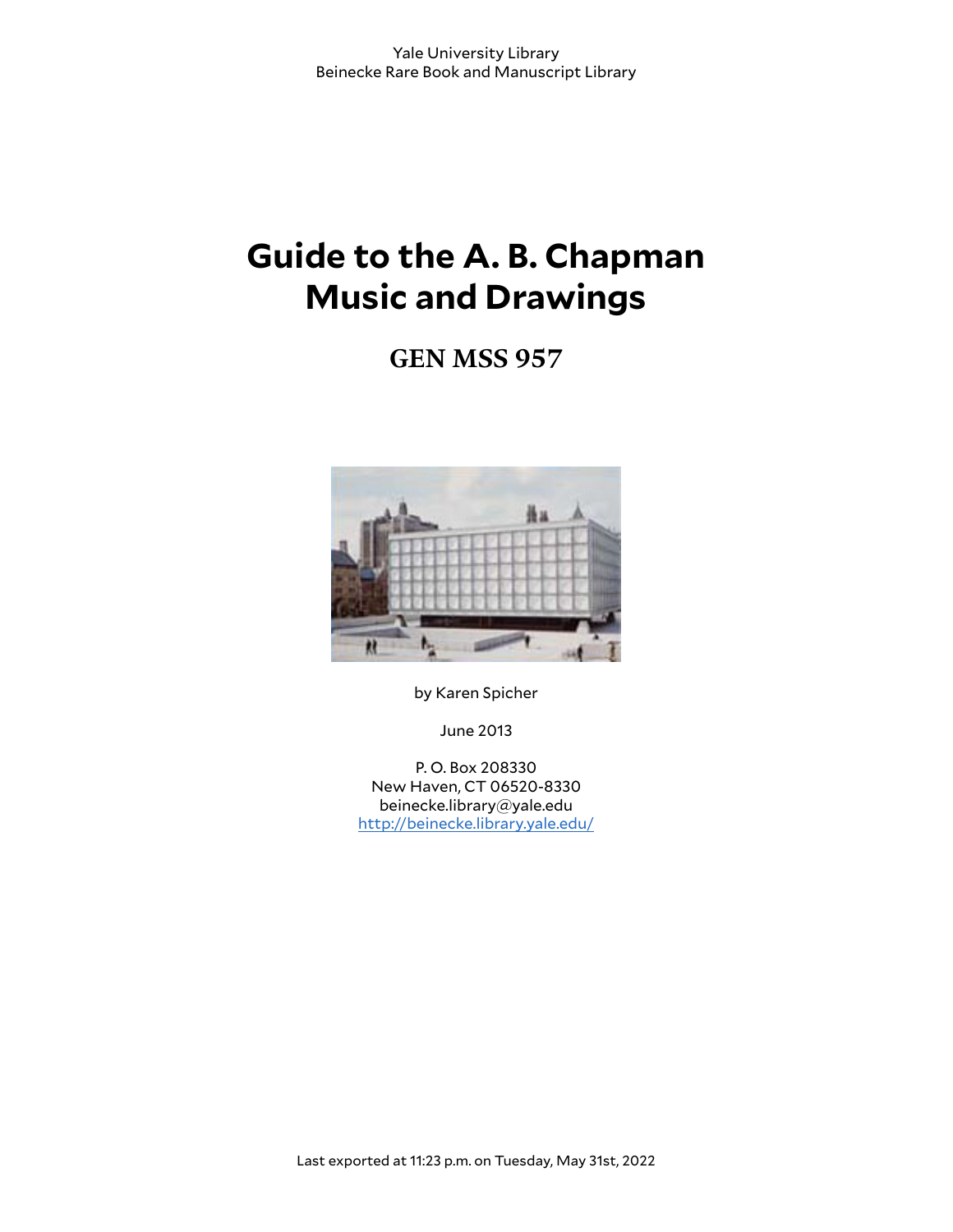# Table of Contents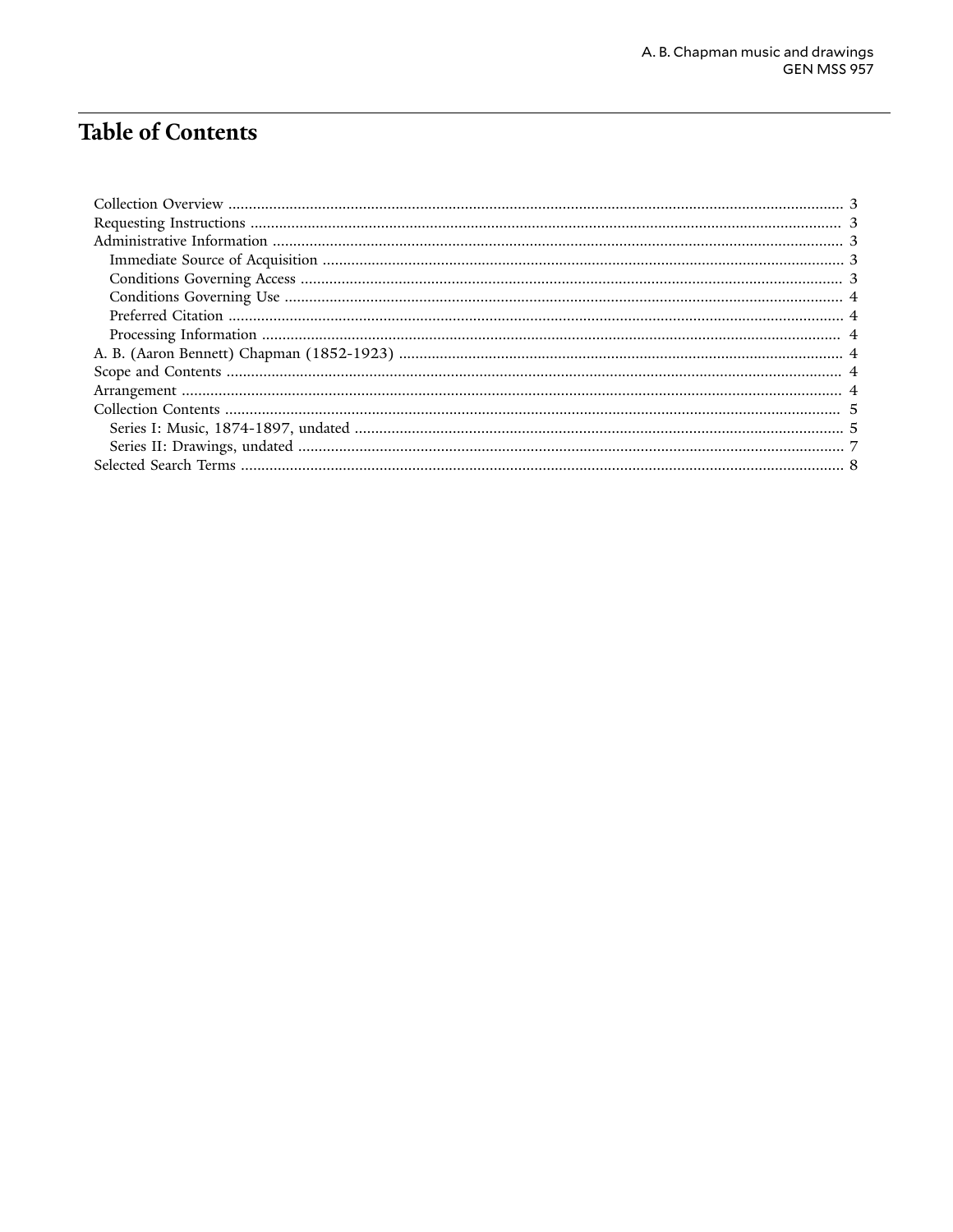## <span id="page-2-0"></span>**Collection Overview**

|                                 | <b>REPOSITORY:</b> Beinecke Rare Book and Manuscript Library<br>P.O. Box 208330<br>New Haven, CT 06520-8330<br>beinecke.library@yale.edu<br>http://beinecke.library.yale.edu/                                                                                                                                                                                                                                      |
|---------------------------------|--------------------------------------------------------------------------------------------------------------------------------------------------------------------------------------------------------------------------------------------------------------------------------------------------------------------------------------------------------------------------------------------------------------------|
| <b>CALL NUMBER: GEN MSS 957</b> |                                                                                                                                                                                                                                                                                                                                                                                                                    |
|                                 | <b>CREATOR:</b> Chapman, A. B. (Aaron Bennett), 1852-1923                                                                                                                                                                                                                                                                                                                                                          |
|                                 | TITLE: A. B. Chapman music and drawings                                                                                                                                                                                                                                                                                                                                                                            |
|                                 | <b>DATES: 1874-1897</b>                                                                                                                                                                                                                                                                                                                                                                                            |
|                                 | PHYSICAL DESCRIPTION: 0.83 linear feet (6 boxes) + 1 roll                                                                                                                                                                                                                                                                                                                                                          |
| <b>LANGUAGE: English</b>        |                                                                                                                                                                                                                                                                                                                                                                                                                    |
|                                 | <b>SUMMARY:</b> Autograph manuscript music, including symphonies and hymns, scores;<br>arrangements of hymns and other choral music, scores and parts; a<br>passion-play, score, with watercolor drawings of curtain and stage designs;<br>and notebooks containing music drafts and related notes about music<br>and Christianity. An oversize rolled sheet contains unidentified ink and<br>watercolor drawings. |
|                                 | <b>ONLINE FINDING AID:</b> To cite or bookmark this finding aid, please use the following link: https://<br>hdl.handle.net/10079/fa/beinecke.abchapman                                                                                                                                                                                                                                                             |

# <span id="page-2-1"></span>**Requesting Instructions**

To request items from this collection for use in the Beinecke Library reading room, please use the request links in the HTML version of this finding aid, available at [https://hdl.handle.net/10079/fa/](https://hdl.handle.net/10079/fa/beinecke.abchapman) [beinecke.abchapman.](https://hdl.handle.net/10079/fa/beinecke.abchapman)

To order reproductions from this collection, please send an email with the call number, box number(s), and folder number(s) to [beinecke.images@yale.edu.](mailto:beinecke.images@yale.edu)

Key to the container abbreviations used in the PDF finding aid:

b. box

# <span id="page-2-2"></span>**Administrative Information**

#### <span id="page-2-3"></span>**Immediate Source of Acquisition**

Gift of A. B. Chapman, 1898.

## <span id="page-2-4"></span>**Conditions Governing Access**

The materials are open for research.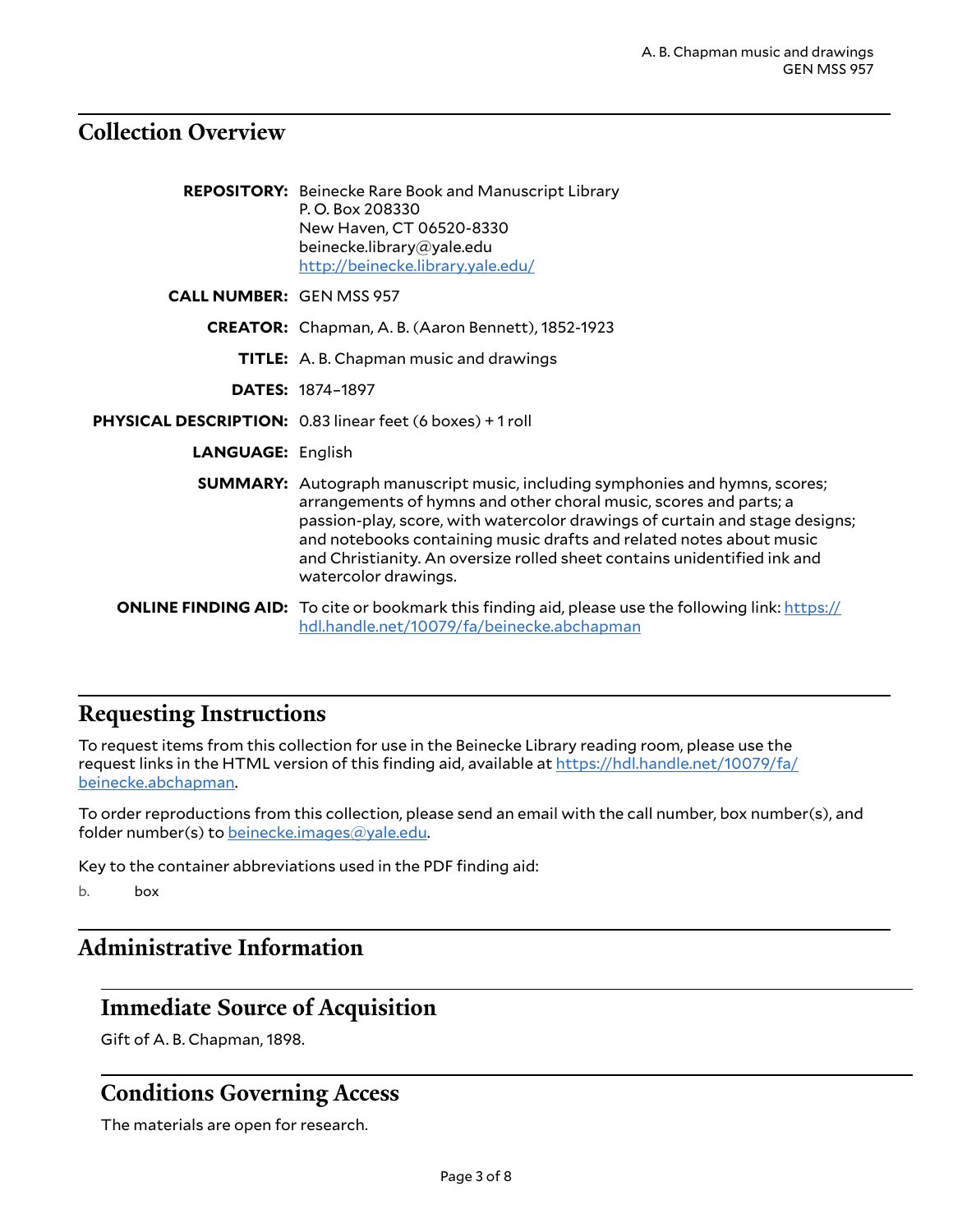6 (Roll) (drawings): Restricted fragile material. Reference copies may be requested. For further information consult the appropriate curator.

## <span id="page-3-0"></span>**Conditions Governing Use**

The A. B. Chapman Music and Drawings is the physical property of the Beinecke Rare Book and Manuscript Library, Yale University. Literary rights, including copyright, belong to the authors or their legal heirs and assigns. For further information, consult the appropriate curator.

## <span id="page-3-1"></span>**Preferred Citation**

A. B. Chapman Music and Drawings. General Collection, Beinecke Rare Book and Manuscript Library, Yale University.

## <span id="page-3-2"></span>**Processing Information**

This collection consists of materials formerly classed as MS Vault Shelves +Chapman. In 2013, the collection received a baseline level of processing, including rehousing and minimal organization. Folder titles are based on information provided by the donor or adapted from card catalog descriptions. Contents of 6 (Roll) were not verified due to fragile condition. An accompanying "letter from Chapman to Professor Van Name, about the collection and other manuscripts given to YUL, undated," was noted in the card catalog, but was not found at the time of processing.

# <span id="page-3-3"></span>**A. B. (Aaron Bennett) Chapman (1852-1923)**

A. B. (Aaron Bennett) Chapman attended Yale College, leaving in 1871, his junior year, due to health problems. He lived in New Haven, Connecticut, during the 1860s-1890s.

## <span id="page-3-4"></span>**Scope and Contents**

Autograph manuscript music, including symphonies and hymns, scores; arrangements of hymns and other choral music, scores and parts; a passion-play, score, with watercolor drawings of curtain and stage designs; and notebooks containing music sketches and related notes about music and Christianity. An oversize rolled sheet contains unidentified ink and watercolor drawings.

#### <span id="page-3-5"></span>**Arrangement**

Organized into two series: I. Music, 1874-1897. II. Drawings, undated.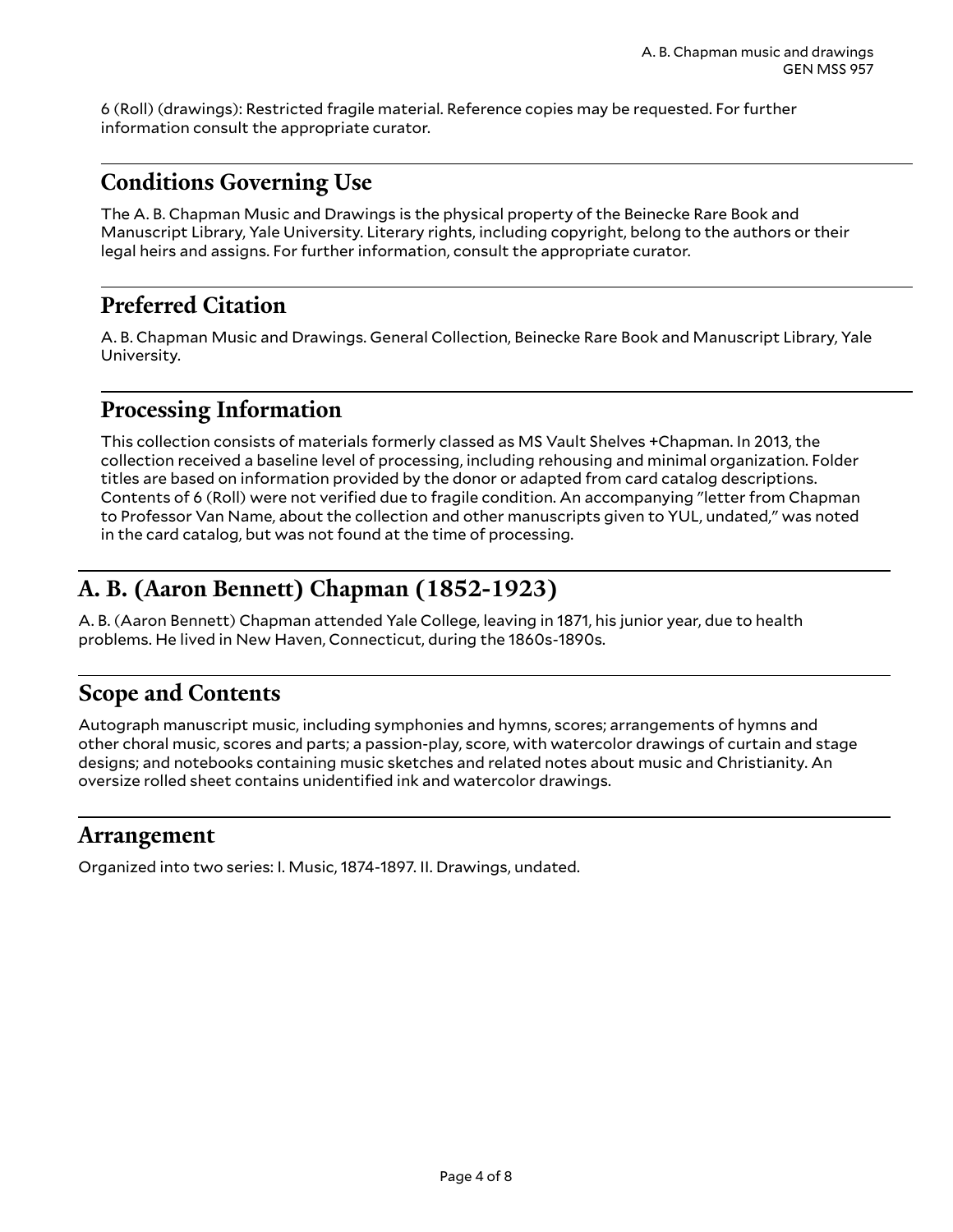# <span id="page-4-0"></span>**Collection Contents Series I: Music, 1874-1897, undated**

<span id="page-4-1"></span>*0.75 linear feet (5 boxes)*

Sketches are in short score; other music is in full score unless otherwise indicated.

Notebooks containing sketches are arranged chronologically, followed by music arranged alphabetically by title or type of composition.

| b.1             | Notebook<br>Includes sketches for Symphony no. 1                                                                                                                                               | 1874                  |
|-----------------|------------------------------------------------------------------------------------------------------------------------------------------------------------------------------------------------|-----------------------|
| b.1             | Notebook<br>Includes sketches for Symphony no. 3                                                                                                                                               | undated               |
| b.1             | Notebook<br>Includes sketches for Symphony no. 7 and Symphony no. 8                                                                                                                            | undated               |
| b.1             | Notebook<br>Accompanied by hymns, 1880-1888                                                                                                                                                    | 1879-1880             |
| b.1             | Notebook<br>Accompanied by unidentified music and notes, 1881-1884, undated                                                                                                                    | 1881                  |
| b.1             | Notebook<br>Includes a silhouette portrait of Chapman                                                                                                                                          | 1887                  |
| b.1             | Notebook<br>Includes sketches for Symphony no. 12                                                                                                                                              | 1888-1889             |
| b.1             | Notebook                                                                                                                                                                                       | undated               |
| b.1             | Unidentified music and notes                                                                                                                                                                   | 1874-1897,<br>undated |
| b. 2 (Oversize) | Choral music, arranged<br>Parts for SATB<br>Contains: Franz Otto, "A Night in March" and music by Ludwig van Beethoven,<br>Felix Mendelssohn-Bartholdy, and Richard Wagner                     | undated               |
| b. 2 (Oversize) | Hymns<br>Also includes music of other composers, arranged, score and alto part; and printed<br>hymns by an unidentified composer                                                               | 1879-1880,<br>undated |
| b. 2 (Oversize) | Orchestral music, arranged<br>Contains: Giuseppe Verdi, "Miserere" from Il Trovatore, arranged by an<br>unidentified composer, score and incomplete parts; and parts for unidentified<br>music | undated               |
| b. 2 (Oversize) | "Sacred Music Drama or Passion Play for Church or Stage"<br>For organ or piano, solo voices, and chorus<br>With watercolor illustrations of stage curtains and stage settings                  | 1889                  |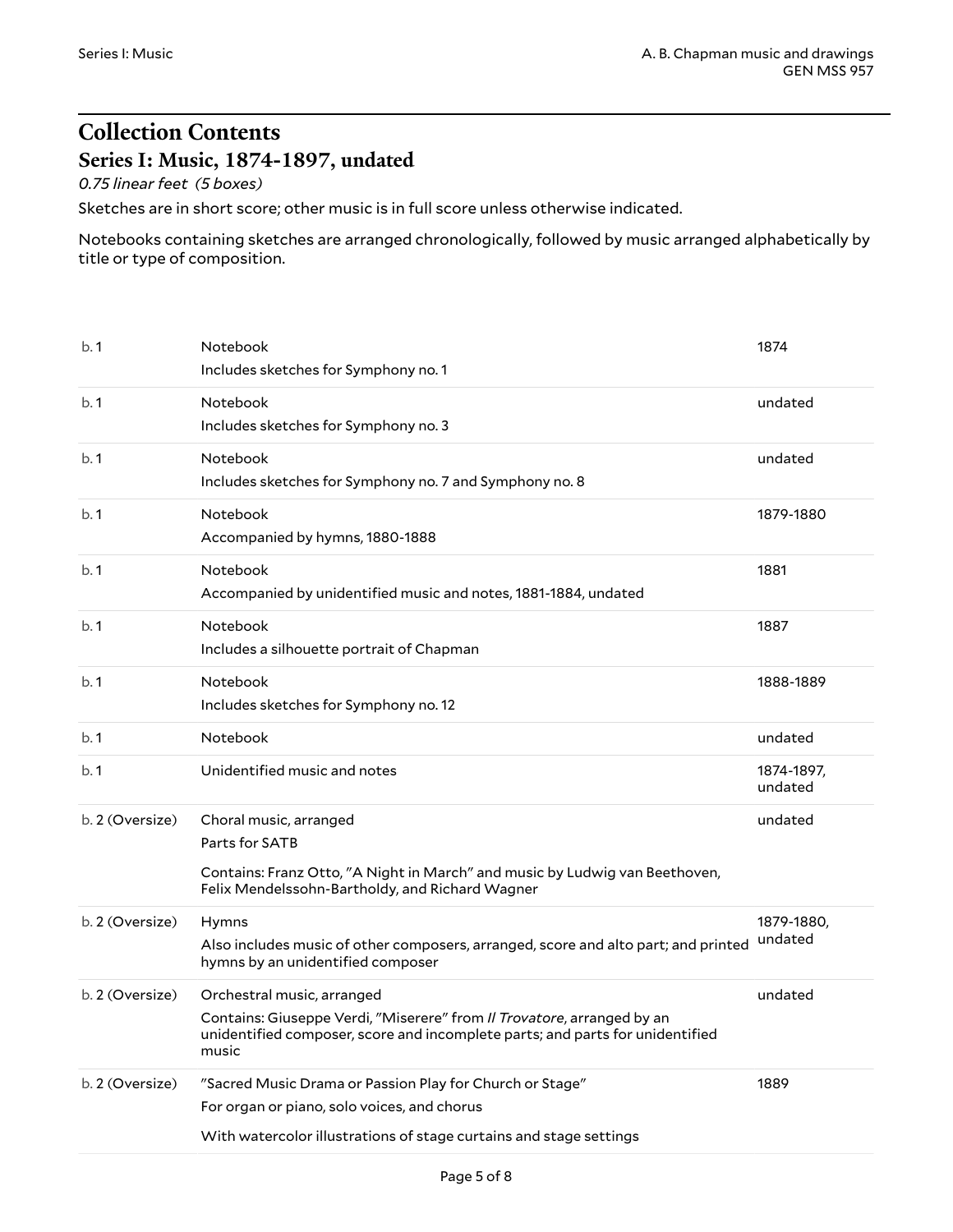| b. 3 (Oversize) | Symphony no. 1<br>"Begun February 5, 1874; reviewed the fifth time, August 26, 1885"<br>"33 Bowdoin St., Boston"             | 1874 February 5                        |
|-----------------|------------------------------------------------------------------------------------------------------------------------------|----------------------------------------|
| b. 3 (Oversize) | Symphony no. 2                                                                                                               | undated                                |
| b. 3 (Oversize) | Symphony no. 3<br>"Finished May, 1874, 33 Bowdoin St., Boston, Mass.; final correction, February, 1890,<br>New Haven, Conn." | 1874 May                               |
| b. 3 (Oversize) | Symphony no. 4                                                                                                               | 1874 August 19                         |
| b. 4 (Oversize) | Symphony no. 5, "L'Amerique"                                                                                                 | 1874 October 16                        |
| b. 4 (Oversize) | Symphony no. 6                                                                                                               | 1874 December<br>14                    |
| b. 4 (Oversize) | Symphony no. 7                                                                                                               | 1875 March 17                          |
| b. 5 (Oversize) | Symphony no. 8                                                                                                               | 1875 July 21                           |
| b. 5 (Oversize) | Symphony no. 9<br>"Reviewed August 26, 1885"                                                                                 | 1875 December 1                        |
| b. 5 (Oversize) | Symphony no. 10<br>"Reviewed August 26, 1885"                                                                                | 1876 December<br>27                    |
| b. 5 (Oversize) | Symphony no. 11<br>"Orange, Ct."                                                                                             | 1874 December<br>18-1880 October<br>11 |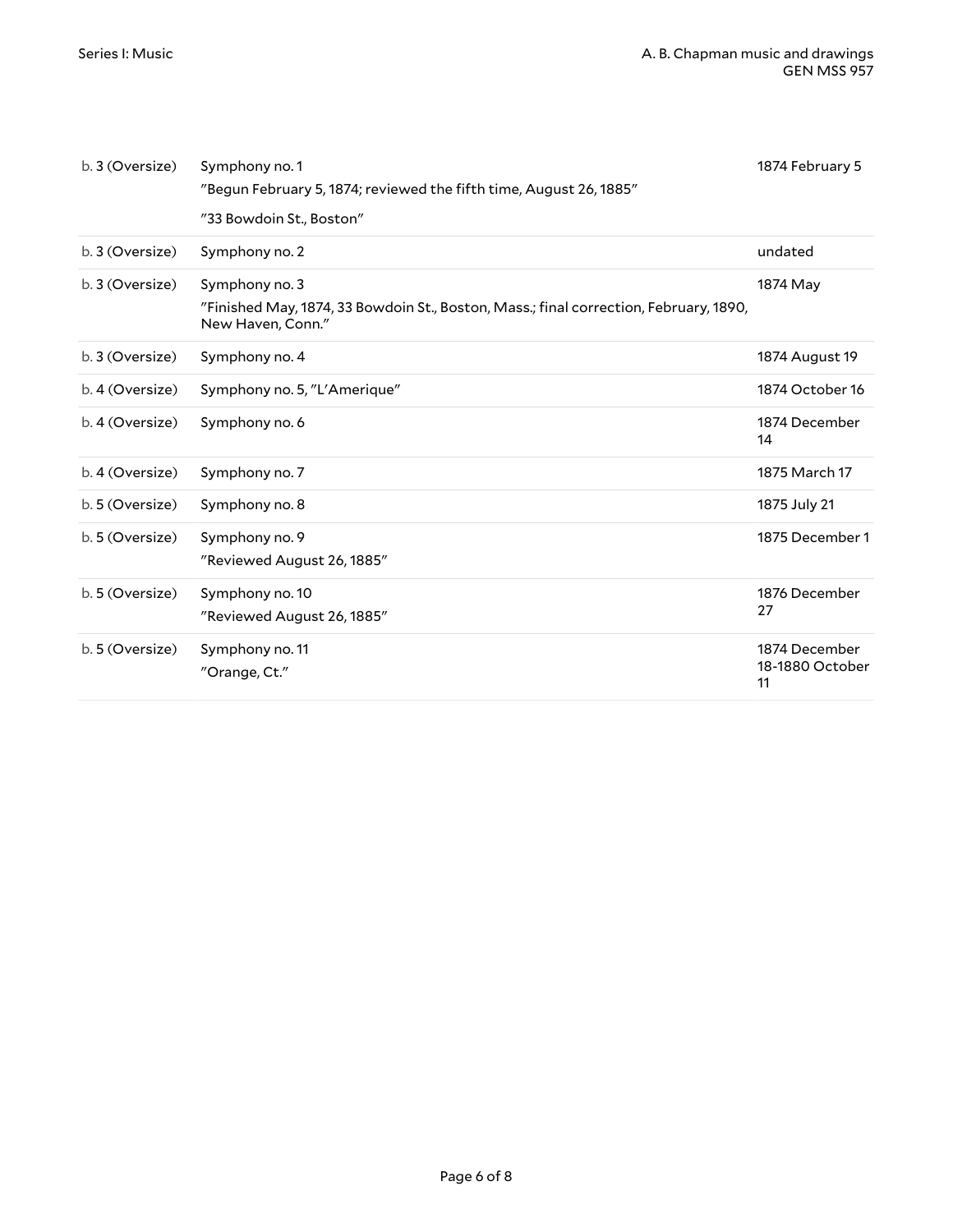## <span id="page-6-0"></span>**Series II: Drawings, undated**

#### *(1 roll)*

See also: Music/"Sacred Music Drama or Passion Play for Church or Stage"

| b. 6 (Roll)     | Unidentified drawings, ink and watercolor                                                                                   | undated |
|-----------------|-----------------------------------------------------------------------------------------------------------------------------|---------|
|                 | Restricted fragile material. Reference copies may be requested. For further<br>information consult the appropriate curator. |         |
| b. 7 (Oversize) | Unidentified drawings, ink and watercolor                                                                                   | undated |